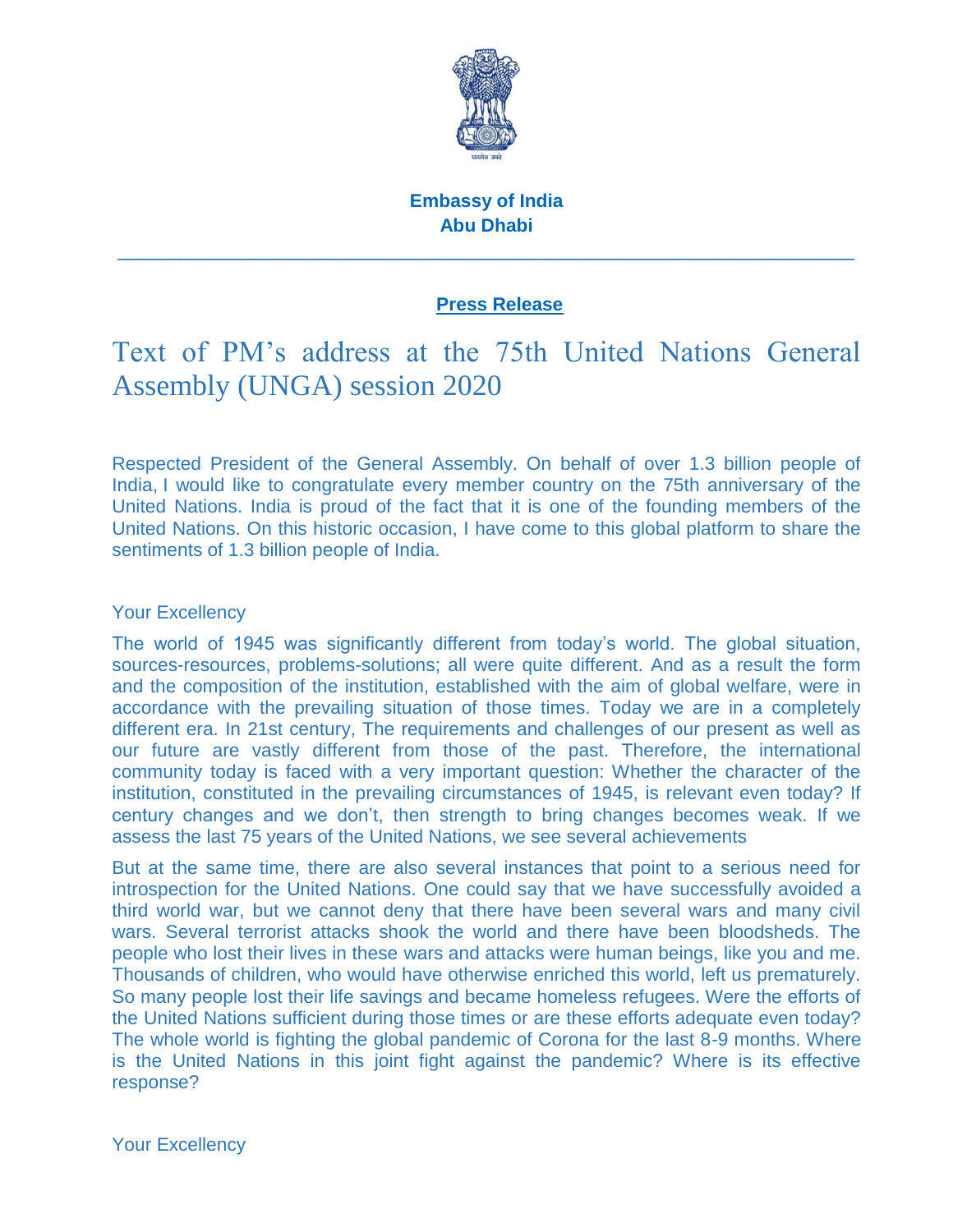Reform in the responses, in the processes, in the character of the United Nations is the need of the hour. It is a fact that the faith and respect that the United Nations enjoys in India are unparalleled. But it is also true that the people of India have been waiting for a long time for the completion of the reforms of the United Nations. Today, people of India are concerned whether this reform-process will ever reach its logical conclusion?

For how long will India be kept out of the decision-making structures of the United Nations? A country, which is the largest democracy of the world, A country with more than 18% of the world population, A country, which has hundreds of languages, hundreds of dialects, many sects, many ideologies, A country, which was a leading global economy for centuries and also one which has seen hundreds of years of foreign rule.

#### Your Excellency

When we were strong, we did not trouble the world; when we were weak, we did not become a burden on the world.

#### Your Excellency

How long would a country have to wait particularly when the changes happening in that country affect a large part of the world?

### Your Excellency

The ideals on which the United Nations was founded are quite similar to that of India and not different from its own fundamental philosophy. The words Vasudhaiv Kutumbakam, the whole world is a family, have often reverberated in this hall of the United Nations. We treat the whole world as one family. It is part of our culture, character and thinking. In the United Nations too, India has always given priority to the welfare of the whole world. India is the country, which sent its brave soldiers to about 50 peacekeeping missions. India is the country that has lost the maximum number of its brave soldiers in the course of establishing peace. Today every Indian, while seeing the contribution of India in the United Nations, aspires for India"s expanded role in the United Nations.

#### Respected Chairman

It was India that initiated the "International Day of Non-Violence" on 02 October and "International Day of Yoga" on 21 June. Similarly, the Coalition for Disaster Resilient Infrastructure and the International Solar Alliance are realities today due to efforts of India. India has always thought about the interests of the whole humankind and not about its own vested interests. This philosophy has always been the driving force of India's policies. One can see the glimpses of this philosophy in India"s Neighbourhood First Policy to our Act East Policy, in the thought of Security and Growth for All in the Region, and in our approach towards the Indo Pacific region. India"s partnerships are also guided by this very principle. Any gesture of friendship by India towards one country is not against someone else. When India strengthens its development partnership, it is not with any malafide intent of making the partner country dependent or hapless. We have never hesitated from sharing experiences of our development.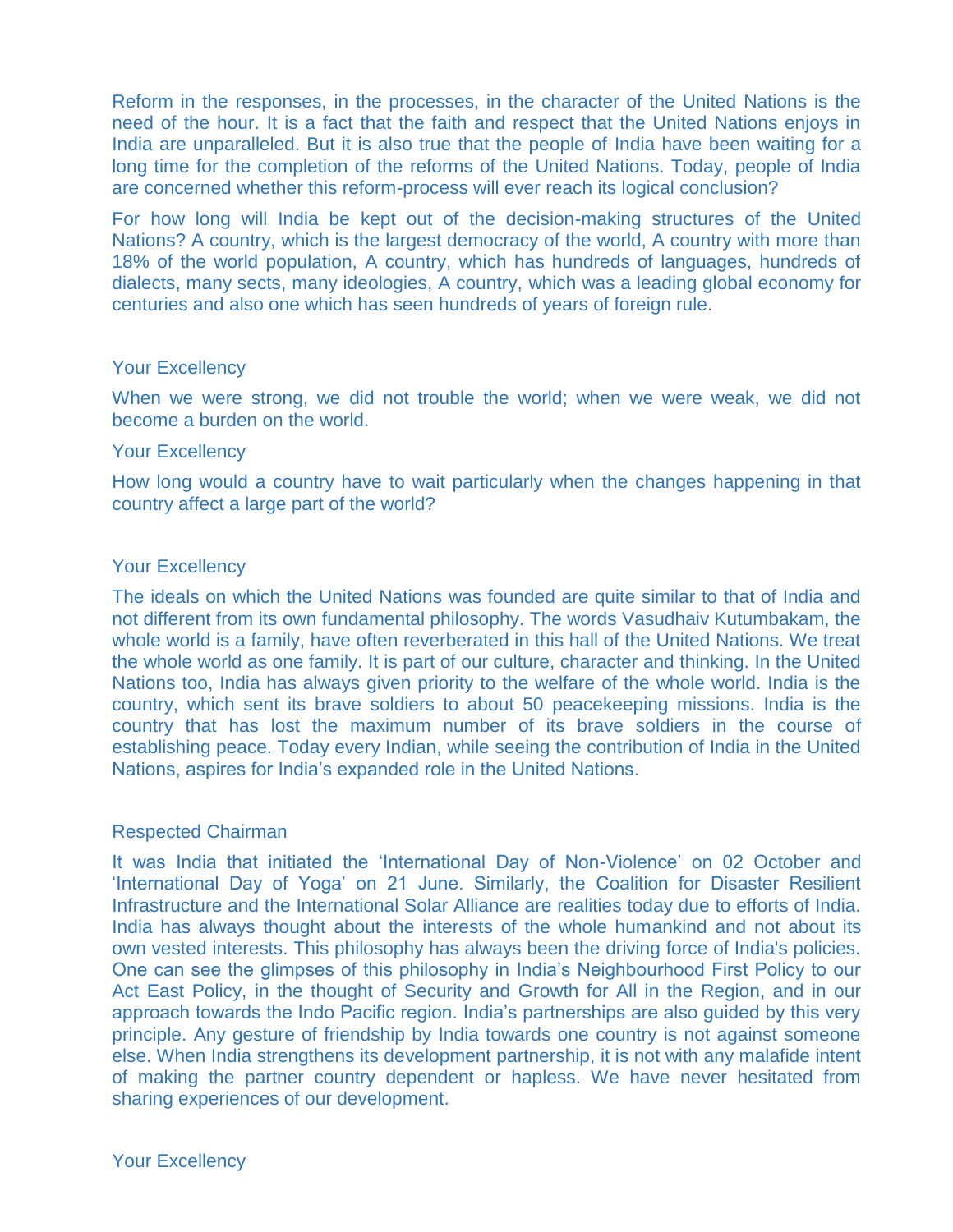Even during these very difficult times of a raging pandemic, the pharma industry of India has sent essential medicines to more than 150 countries. As the largest vaccine producing country of the world, I want to give one more assurance to the global community today, India"s vaccine production and delivery capacity will be used to help all humanity in fighting this crisis. We are moving ahead with phase 3 clinical trials in India and in our neighbourhood. India will also help all the countries in enhancing their cold chain and storage capacities for the delivery of Vaccines.

### Your Excellency

From January next year, India will also fulfil its responsibility as a non-permanent member of the Security Council. I express my gratitude to all our fellow countries who have bestowed this trust upon India. We will use the prestige and experience of the largest democracy for the benefit of the whole world. Our path goes from human welfare to the welfare of the World. India will always speak in support of peace, security and prosperity. India will not hesitate in raising its voice against the enemies of humanity, human race and human values – terrorism, smuggling of illegal weapons, drugs and money-laundering. India"s cultural heritage, tradition, thousands of years of experience will always stand in good stead for the developing countries. India"s experiences, India"s developmental journey with its ups and downs will strengthen the way towards world welfare.

### Your Excellency

In the past few years, following the mantra of Reform-Perform-Transform, India has made great efforts to bring about transformation in the lives of millions of its citizens. These experiences are as useful for many countries of the world as they are for us. Connecting 400 million people to banking system in just 4-5 years was not an easy task. But India proved that it can be done. It was not easy to free 600 million people from Open Defecation in 4-5 years. But India achieved it. It was not easy to provide access to free health care services, within 2-3 years, to more than 500 million people. But India was able to do this. Today, India is one of the leaders in Digital Transactions. Today, India is ensuring empowerment and transparency by providing Digital Access to its millions of citizens. Today, India is implementing a huge campaign for tuberculosis-free India by 2025. Today, India is implementing a programme for providing piped drinking water to 150 million rural households. Recently, India has initiated a huge project for connecting its 6 Lakh villages with broadband optical fibre.

#### Your Excellency

We are moving forward with the vision of "Self-reliant India" in the changed circumstances of the post Pandemic era. A Self-reliant India will also be a Force Multiplier for the Global Economy. Today, it is also being ensured that there is no discrimination in extending the benefits of all the schemes to every citizen of the country. Large scale efforts are being made in India to promote Women Enterprise and Leadership. Indian women, today, are the biggest beneficiaries of the largest Micro Financing Scheme of the world. India is one of those countries where women are provided Paid Maternity Leave of 26 weeks. The rights of Transgenders are also being secured through necessary Legal reforms.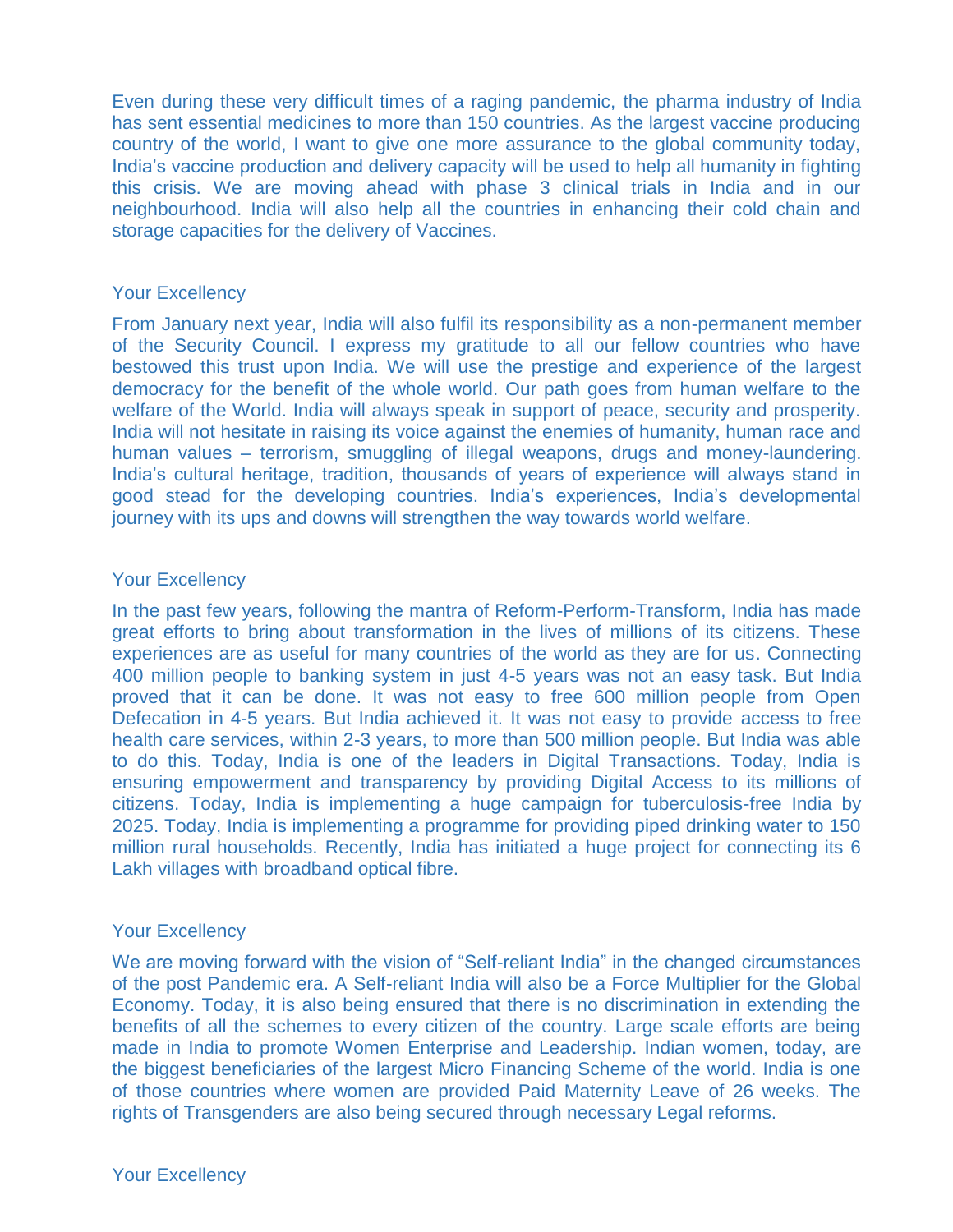In its journey towards progress, India wants to learn from the world as well as share its own experiences with the world. I am confident that on the occasion of its 75th anniversary, the United Nations and its member countries will endeavour with a strong commitment to maintain the relevance of this great institution. Stability in the United nations and empowerment of the United Nations are essential for the welfare of the world. On the occasion of the 75th anniversary of the United Nations, let us once again pledge to dedicate ourselves for the welfare of the world.

Thank you

### بيا*ن ص*حف*ى*

# **نص خطاب رئيس الوزراء في الدورة 75 للجمعية العامة لألمم المتحدة 2020 (UNGA(**

ر بُيس الجمعية العامة المحترم. بالنيابة عن أكثر من 1.3 مليار شخص في الهند ، أود أن أهنئ كل دولة عضو في الذكرى الخامسة والسبعين لإنشاء الأمم المتحدة. تفخر الهند بكونها أحد الأعضاء المؤسسين للأمم المتحدة. في هذه المناسبة التاريخية ، أتيت إلى هذه المنصبة العالمية لتبادل مشاعر 1.3 مليار شخص في الهند.

# صاحب السعادة،

كان عالم 1945 مختلفًا بشكل كبير عن عالم اليوم. الوضع العالمي ، المصـادر ، الموارد ، المشاكل ، ً الحلول ؛ كانت جميعها مختلفة تمامًا. ونتيجة لذلك ، كان شكل وتكوين المؤسسة ، التي أنشئت بهدف الرفاهية العالمية ، متوافقة مع الوضع السائد في تلك الأوقات. اليوم نحن في عصر مختلف تماما. في القرن الحادي والعشرين ، تختلف متطلبات وتحديات حاضرنا ومستقبلنا اختلافًا كبيرًا عن تحديات وتحديات المـاّضـي. لذلك ، يواجه المجتمع الدولي اليوم سؤالًا مهمًا للغاية: ما إذا كانت طبيعة المؤسسة، التي تشكلت في الظروف السائدة لعام 1945، مناسبة حتى اليوم؟ إذا تغير القرن ولم يتغير، فإن القوة لإحداث التغيير تصبح ضعيفة. إذا قمنا بتقييم السنوات الـ 75 الماضية للأمم المتحدة، فإننا نرى العديد من الإنجازات. ولكن في الوقت نفسه، هناك أيضًا العديد من الحالات التي تشير إلى الحاجة الجادة إلى استبطان الأمم المتحدة. يمكن للمرء أن يقول إننا نجحنا في تجنب حرب عالمية ثالثة، لكن لا يمكننا إنكار وجود العديد من الحروب والعديد من الحروب الأهلية. هزت عدة هجمات ارهابية العالم ووقعت اراقة دماء. الأشخاص الذين فقدوا أرواحهم في هذه الحروب والهجمات هم بشر، مثلك ومثلي. الآلاف من الأطفال، الذين لولا ذلك لإثراء هذا العالم، تركونا قبل الأوان. لقد فقد الكثير من الناس مدخراتهم وأصبحوا لاجئين بلا مأوى. هل كانت جهود الأمم المتحدة كافية خلال تلك الأوقات أم أن هذه الجهود كافية حتى اليوم؟ العالم كله يكافح جائحة كورونا العالمي منذ 8-9 أشهر . أين الأمم المتحدة في هذه المعركة المشتركة ضد الوباء؟ أبن استجابتها الفعالة؟

### صاحب السعادة،

إن الإصلاح في الاستجابات ، في العمليات ، في طابع الأمم المتحدة هو حاجة الساعة. إنها لحقيقة أن الإيمان والاحترام اللذين تتمتع بهما الأمم المتحدة في الهند لا مثيل لهما. لكن من الصحيح أيضًا أن شعب المهند كان ينتظر وقتًا طويلاً لاستكمال إصلاحات الأمم المتحدة. اليوم ، يشعر شعب الهند بالقلق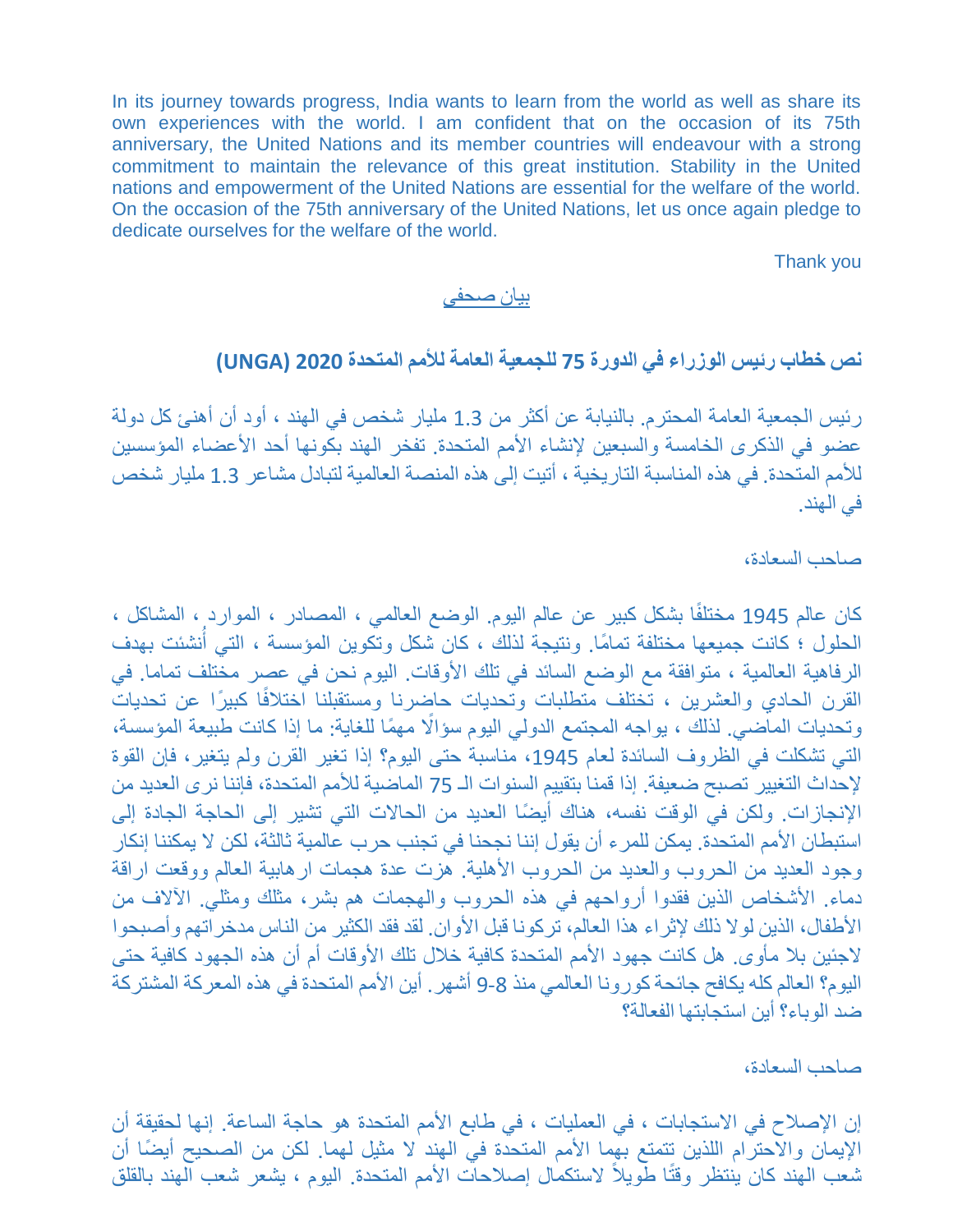مما إذا كانت عملية الإصلاح هذه ستصل إلى نهايتها المنطقية؟ إلى متى سيتم إبعاد الهند عن هياكل صنع القرار في الأمم المتحدة؟ دولة هي أكبر ديمقراطية في العالم ، دولة بها أكثر من 18٪ من سكان العالم ، دولة بها مئات اللغات ، مئات اللهجات ، العديد من الطوائف ، العديد من الأيديولوجيات ، دولة ، كانت رائدة الاقتصاد العالمي لقرون وأيضًا اقتصاد شهد مئات السنين من الحكم الأجنبي.

# صاحب السعادة،

عندما كنا أقوياء ، لم نقم بإز عاج العالم. عندما كنا ضعفاء ، لم نصبح عبئًا على العالم.

# صاحب السعادة،

إلى متى يجب أن تنتظر دولة ما خاصة عندما تؤثر التغييرات التي تحدث في ذلك البلد على جزء كبير من العالم؟

# صاحب السعادة،

ِ ا إن المُثل التي أنشئت الأمم المتحدة على أساسها مشابهة تمامًا لمثل الهند ولا تختلف عن فلسفتها الأساسية. كلمات فاسودهايف كوتومباكام، العالم كله أسرة ، ترددت في كثير من الأحيان في قاعة الأمم المتحدة هذه. نتعامل مع العالم كله كعائلة واحدة. إنه جزء من ثقافتنا وشخصيتنا وتفكيرنا. في الأمم المتحدة أيضًا ، أعطت الهند دائمًا الأولوية لرفاهية العالم بأسره. الهند هي الدولة التي أرسلت جنودها الشجعان إلى حوالي 50 مهمة حفظ سلام. الهند هي الدولة التي فقدت أكبر عدد من جنودها الشجعان أثناء إحلال السلام. اليوم ، يتطلع كل هندي ، بينما يرى مساهمة الهند في الأمم المتحدة ، إلى دور الهند الموسع في الأمم المتحدة.

# الربٌس المحترم،

كانت الهند هي التي بدأت "اليوم العالمي للاعنف" في 2 أكتوبر و "اليوم العالمي لليوغا" في 21 يونيو. وبالمثل ، فإن التحالف من أجل البنية التحتية المقاومة للكوارث والتحالف الدولي للطاقة الشمسية واقعان اليوم بسبب جهود الهند. لطالما فكرت الهند في مصالح البشرية جمعاء وليس مصالحها الخاصة. لطالما كانت هذه الفلسفة هي القوة الدافعة لسياسات الهند. يمكن للمرء أن يرى لمحات من هذه الفلسفة فى سياسة الجوار أولاً في الهند لسياستنا تجاه الشرق ، وفي فكر الأمن والنمو للجميع في المنطقة ، وفي نهجنا تجاه منطقة المحيط الهادئ الهندية. تسترشد شراكات الهند أيضًا بهذا المبدأ بالذات. أي بادرة صداقة من الهند تجاه بلد ما ليست ضد أي شخص آخر . عندما تعزز الهند شراكتها الإنمائية ، فليس لديها أي نية سيئة لجعل البلد الشريك معتمداً أو سيئ الحظ. لم نتردد أبدًا في مشاركة تجارب تنميتنا.

### صاحب السعادة،

حتى خلال هذه الأوقات الصعبة للغاية من تفشَّى الوباء ، أرسلت صناعة الأدوية في الهند الأدوية الأساسية إلى أكثر من 150 دولة. بصفتي أكبر دولة منتجة للقاحات في العالم ، أود أن أعطى تأكيدًا آخر للمجتمع العالمي اليوم ، سيتم استخدام قدرة الهند على إنتاج اللقاح وإيصاله لمساعدة البشرية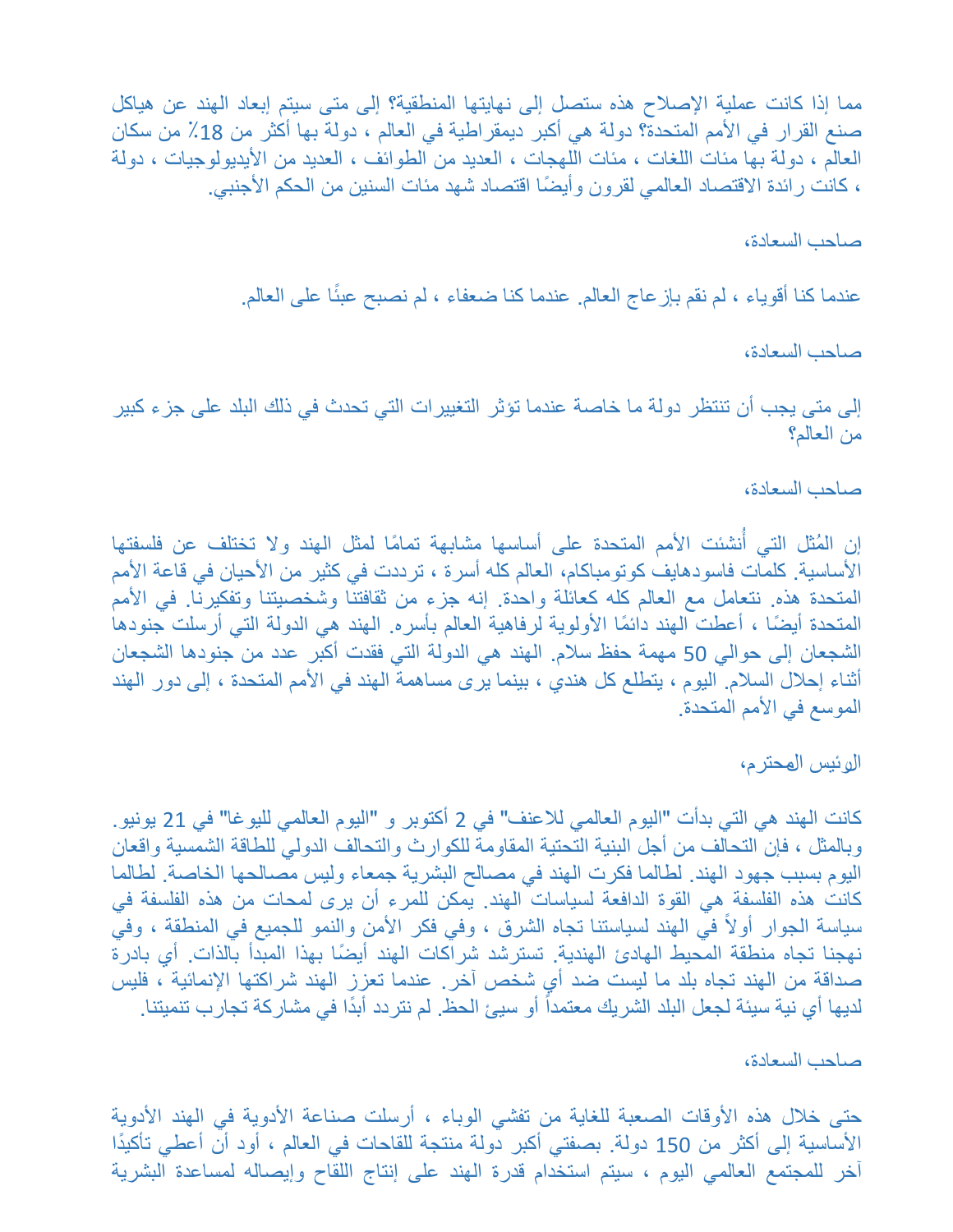جمعاء في مكافحة هذه الأزمة. نحن نمضي قدمًا في المرحلة 3 من التجارب السريرية في الهند وفي منطقتنا. ستساعد الهند أيضًا جميع البلدان في تعزيز سلسلة التبريد وقدرات التخزين الخاصة بها من أجل تو صبل اللقاحات.

## صاحب السعادة،

اعتبارًا من يناير من العام المقبل ، ستفي الهند أيضًا بمسؤوليتها كعضو غير دائم في مجلس الأمن. وأعرب عن امتناني لجميع زملائنا البلدان الذين منحوا هذه الثقة للهند. سوف نستخدم هيبة وخبرة أكبر ديمقراطية لصالح العالم كله. طريقنا يذهب من رفاهية الإنسان إلى رفاهية العالم. سوف تتحدث الهند دائمًا لدعم السلام والأمن والازدهار. لن تتردد الهند في رفع صوتها ضد أعداء الإنسانية والجنس البشري والقيم الإنسانية - الإرهاب وتهريب الأسلحة غير المشروعة والمخدرات وغسل الأموال. سيظل التراث الثقافي الهندي والتقاليد وآلاف السنين من الخبرة دائمًا في مكانة جيدة للبلدان النامية. تجارب الهند ، رحلة الهند التنموية مع تقلباتها ستقوي الطريق نحو الرفاهية العالمية.

## صاحب السعادة،

في السنوات القليلة الماضية ، في أعقاب شعار الإصلاح - الأداء - التحويل ، بذلت الهند جهودًا كبيرة لإحداث تحول في حياة الملايين من مواطنيها. هذه التجارب مفيدة للعديد من دول العالم كما هي لنا. لم يكن ربط 400 مليون شخص بالنظام المصرفي في 4-5 سنوات فقط مهمة سهلة. لكن الهند أثبتت أنه يمكن القيام بذلك. لم يكن من السهل تحرير 600 مليون شخص من التغوط في العراء في 4-5 سنوات. لكن الهند حققت ذلك. لم يكن من السهل توفير الوصول إلى خدمات الرعاية الصحية المجانية ، في غضون 2-3 سنوات ، لأكثر من 500 مليون شخص. لكن الهند كانت قادرة على القيام بذلك. اليوم ، الهند هي واحدة من الشركات الرائدة في المعاملات الرقمية. اليوم ، تضمن الهند التمكين والشفافية من خلال توفير الوصول الرقمي لملايين المواطنين. اليوم ، تنفذ الهند حملة ضخمة من أجل الهند الخالية من السل بحلول عام 2025. واليوم ، تنفذ الهند برنامجًا لتوفير مياه الشرب المنقولة بالأنابيب إلى 150 مليون أسرة ريفية. في الأونة الأخيرة ، بدأت الهند مشروعًا ضخمًا لربط قرى 6 مأة ألف بالألياف البصرية ذات النطاق العريض.

### صاحب السعادة،

نحن نمضي قدمًا في رؤية "الهند المعتمدة على الذات" في الظروف المتغيرة لحقبة ما بعد الوباء. وستكون المُهند التي تُعتمد على نفسها أيضًا قوة مضاعفة للاقتصاد العالمي. اليوم ، يتم التأكد أيضًا من عدم وجود تمييز فّي توسيع نطاق فوائد جميع المخططات إلى كل مواطن ّ في البلاد. تُبِّذل جهود واسعة النطاق في الهند لتعزيز المشاريع والقيادة النسائية. تعد النساء الهنديات ، اليوم ، أكبر المستفيدين من أكبر برنامج للتمويل الصغير في العالم. الهند هي واحدة من تلك البلدان التي تُمنح فيها المرأة إجازة أمومة مدفوعة الأجر مدتها 26 أسبوعًا. يتم أيضًا ضمان حقوق المتحولين جنسيًا من خلال الإصلاحات القانونية الضرورية.

# صاحب السعادة،